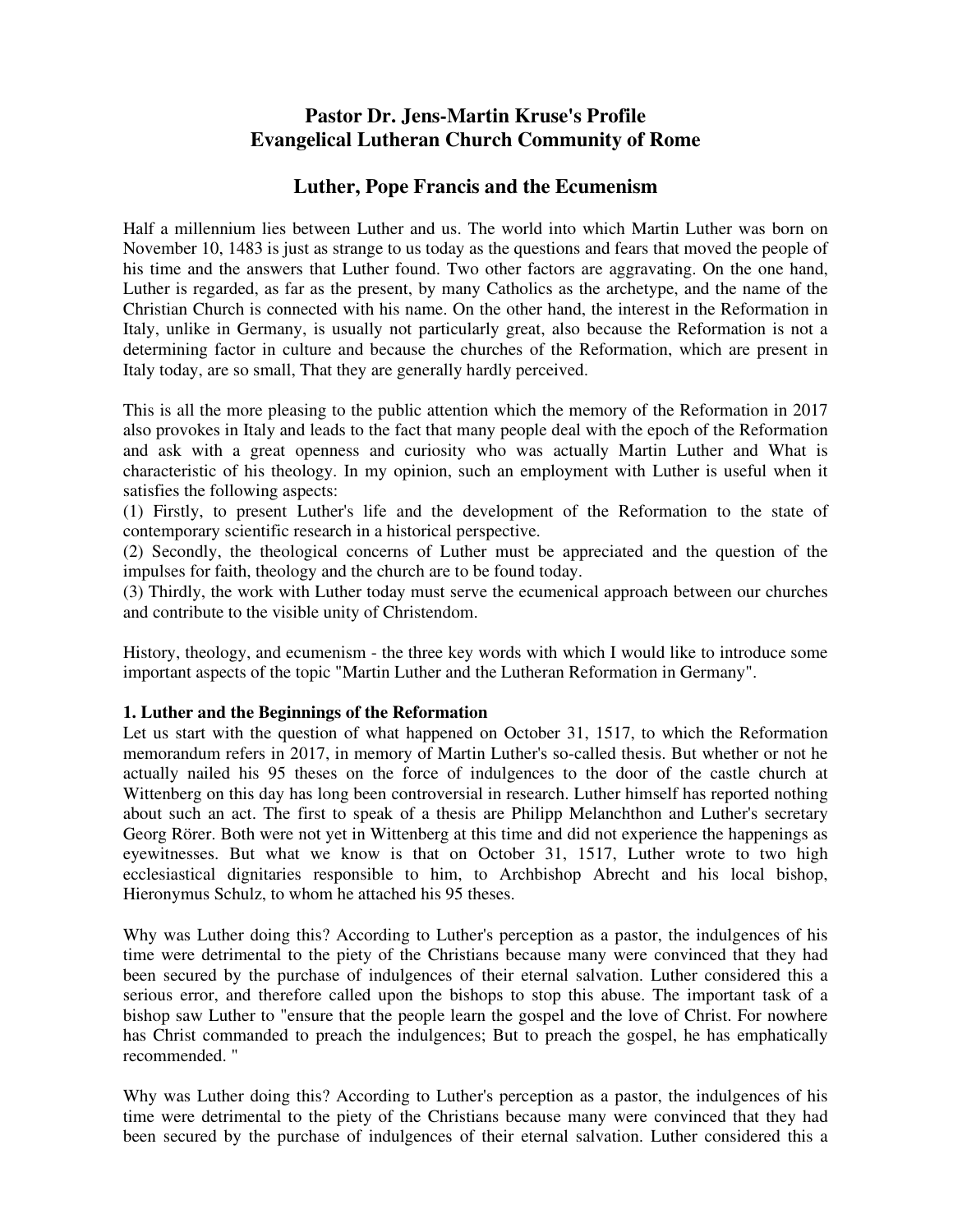serious error, and therefore called upon the bishops to stop this abuse. The important task of a bishop saw Luther to "ensure that the people learn the gospel and the love of Christ. For nowhere has Christ commanded to preach the indulgences; But to preach the gospel, he has emphatically recommended. "

In this small passage from Luther's letter to Archbishop Albrecht of Mainz, his theological basic concern as well as the church-critical potential of his thoughts are expressed. Luther's intention was to make the Gospel accessible and comprehensible to the people as a liberating message. For this, a new turn to Jesus Christ is necessary. Accordingly, the 95 theses begin with a thesis which refers to the penance. Luther says: All life is to be a repentance. It is not only the sacrament of repentance, but the word of Jesus "Repentance, for the kingdom of heaven has come near" (Mt 4:17), according to Luther, refers to the whole life of a Christian.

In this sense, Luther was convinced that the Church needed a reformation, a renewal at any time, and therefore called upon the Church and the theology of his time to turn back to the ground of the Christian faith. But it was perfectly clear to Luther that this reformation could not be led by a man. On the contrary, the renewal of the Church is ultimately the sole concern of God, and the latter alone knows the time when this reformation will come. In this light, Luther made a series of proposals for reforms with his theses, in order to remedy individual grievances. But he did not want to found a new church or to have understood or described himself as a reformer. Luther saw himself as a tool of God and wanted to contribute to the renewal of the one Church of Jesus Christ from the Spirit of the Gospel.

The 95 theses were written in Latin and were not put under pressure by Luther, because he did not want to clarify the question of how to understand the indulgence in a broad public, but in a learned discussion among theologians. If we look at Luther's own intention, the publication of the Recession can not be understood as the beginning of the Reformation. The 95 theses are by no means a revolutionary document, but "they represent quite Catholic concerns and move within the framework of Catholic theology." Accordingly Cardinal Koch's verdict is: "With his theses wanted Luther would not break with the Catholic Church, but renew it. "

And yet, "in the background of the 95 theses, one can feel an earthquake whose consequences were quite unpredictable at the time." For Luther's proposals for reform stirred the genuine interests of the ecclesiastical hierarchy. Thus the reading of the 95 theses in the Roman Curia and with Pope Leo X. caused the concern that they could undermine the teaching of the Church and the authority of the Pope. Therefore, in the summer of 1518, a good six months after the thesis, a case against Luther was opened in Rome. This process, which ended with the excommunication of Luther in 1521, is determined by "a basic ambiguity". Luther asked questions about the understanding of indulgences and presented biblical arguments for his position. But although he had been assured that he would be heard, he was told again and again that he had to be revoked or condemned as a heretic. The Jesuit Giancarlo Pani judges "Fu un dialogo tra sordi [...] Lutero fu condannato per il rifiuto opposto all'autorità della Chiesa, con motivazioni che, da una parte a dall'altra, andavano ben oltre il problema delle indulgenze; E tuttavia [...] nongli venne mai indicata la ragione per cui la dottrina che egli contrastava era fondata su una precisa esegesi biblica, sia pure radicalmente diversa. "

### **2. Justification by faith alone - The central theme of Luther's theology**

Martin Luther was convinced that the biblical texts are highly relevant to people who meet them centuries after their emergence. He had, in his intensive reading of the Holy Scriptures, found an answer to the long questioning question: "How can I get a gracious God?" In reflection on the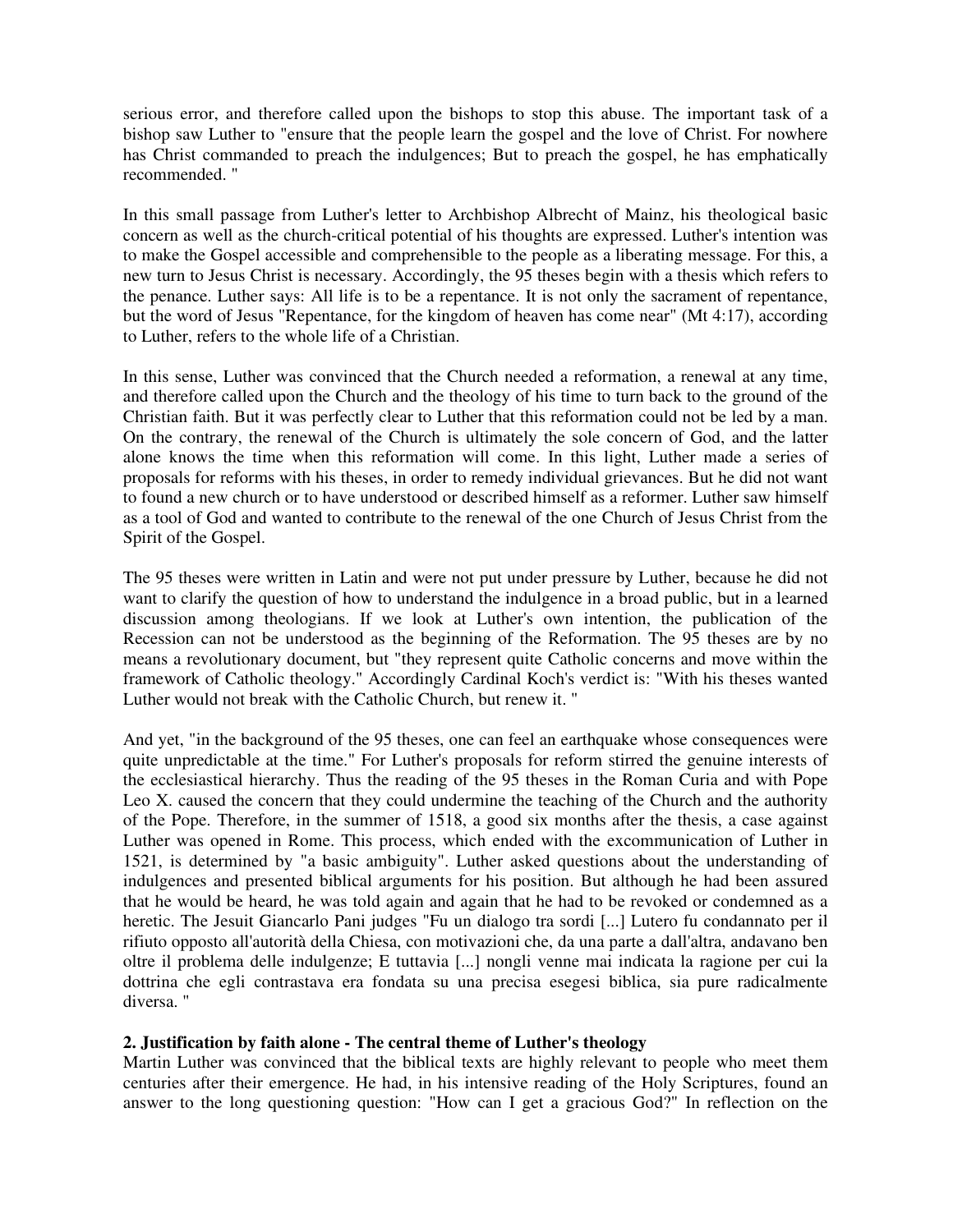Epistle to the Romans, Luther had discovered that God's righteousness was not a sinner Punishment, but as a righteous righteousness.

The justification of the sinner from faith, without the law of works, formed for Luther the center of the biblical message and the Christian faith. Luther saw this message in a particularly concise form with the apostle Paul. In the Galatians and Romans, for example, the Apostle says: "Man is made righteous by faith, without works of law" (Rom 3:28). In his translation of the Bible into the German language, Luther added in Romans 3: 28 the famous "alone": "by faith alone". Even in Luther's own time, he had been told that the "alone" was not in the text. For Luther, however, this was not a valid argument. "These donkeys understand neither German nor Greek," he countered to his critics. For the meaning of the text is clear: Paul wants to say here that one is justified by faith and not by works of the law. The "alone" thus makes the meaning of the text clear, by emphasizing the antithesis which Paul formulates in German. In Luther's understanding, however, this does not mean that we need to do nothing; our works do not matter anyway, justify God anyway, whatever we do or leave. No, what is meant is, in Jesus Christ, God has turned his grace to all human beings unconditionally, granted them access to his salvation. The good works, commitment, and commitment to the cause of God in our world are not the presupposition of our acceptance by God, but they follow from it as fruits of the freedom of the children of God.

But why did the doctrine of justification have so fundamental a meaning to Luther? We come closer to this question when we look at another passage from the Letter to the Romans with which, in Luther's point of view, his discovery is connected with the nature of God's righteousness. In Romans 1:17 it is said, "For in the gospel is revealed the righteousness which is before God, which comes from faith in faith; As it is written, 'The righteous shall live by faith.' "In a retrospect from the year 1545, a year before his death, Luther describes how his decisive theological insight in his reflection on this biblical passage has revealed to him. Luther reports that his eyes were opened to what the apostle Paul really meant by the expression "righteousness of God". Luther writes that he had previously hated this word "righteousness of God" because he had understood it philosophically, as a formal, active righteousness. In the background is the idea that God is righteous and judges the lives of men, punishes sin and guilt as the judge. The question which profoundly worried Luther and the people of his time was: What gifts can man pay his debt before God? How can he live to escape the punishment for unpaid sin and guilt? Full of anxiety and anxiety, Luther looked to the Last Judgment because he knew that he could never lead a perfect life without any transgression of God's commandments in thought, words, or works.

The decisive turning point came in - as Luther writes - God had pity on him, and he had looked more closely at the connection of the words. In the struggle with the Bible text, Luther discovered that the phrase "the righteous lives by faith" means that the righteous lives by the righteousness which God gives him. What is meant is therefore not a punitive, active, but the passive righteousness "by which the merciful God justifies us by means of faith." He had felt like new-born, "the doors were opened, and I had entered Paradise," writes Luther, and you can still perceive these words to-day, which liberating power Luther has placed in this understanding of the righteousness of God.

After briefly discussing the historical connections between the beginning of the Reformation and justification by faith on one of the main themes of Luther's theology in the first two sections, I would like to briefly outline the final section on the ecumenical dimension of the Reformation memorandum in 2017 A reflective intermediate step, which is intended to make clear the "path from the conflict to the community", which has been traced back in recent years.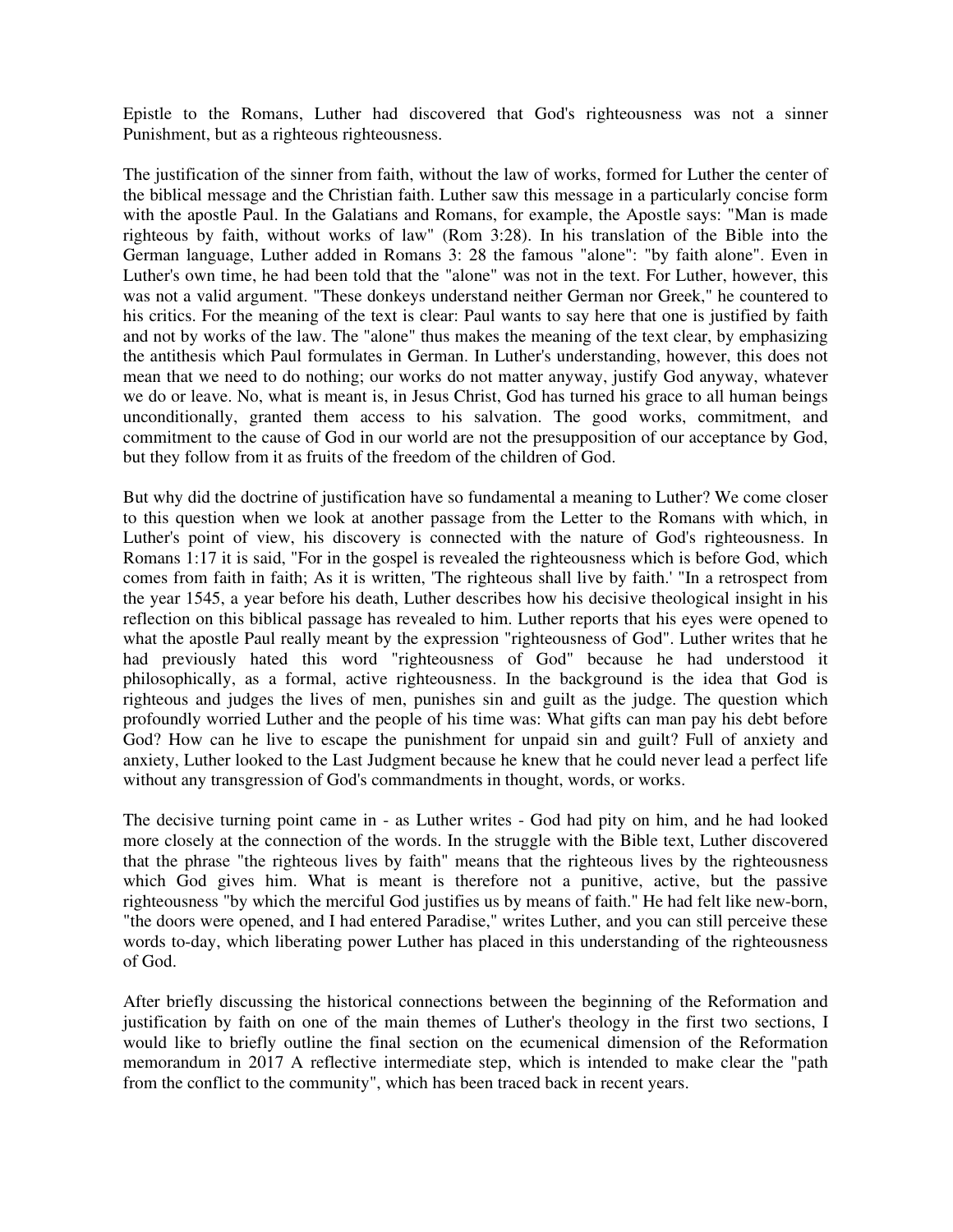### **3. Towards a Common Reformation**

Every memory of important historical events and people poses the question: How do we deal with the legacy of the past? This heritage contains mostly helpful as well as incriminating pages. This is all the more true if, as in the case of Martin Luther, this legacy was perceived and judged in the course of centuries. "The path from conflict to communion," says Cardinal Koch, "has begun, above all, with the critical examination and overcoming of the traditional negative image of Martin Luther and the Reformation in the Roman Catholic Church." In Memory and Memory, The past can not be changed. However, what is reminiscent of the past and how this happens can change over time. And this is what the Reformation thinks about. Crucial is how Martin Luther and the Reformation are told today. It is not a question of telling a story, but of telling this story differently. "To-day, as Pope Francis said," We can not extinguish what has happened, but we do not want the burden Past debt further poisons our relationships. "

For the relations between the Lutheran Church and the Roman Catholic Church it is hardly possible to say that today the two churches can "share the history of the Lutheran Reformation together". They continue to work from different starting points, but because of the similarities that have been achieved in the ecumenical dialogues since the end of the Second Vatican Council, now together and in an ecumenical spirit. The introduction of a distinction in the concept of "Reformation" has proved very helpful. The word "Reformation" can refer, firstly, to a series of historical events in the 16th century, ranging from Luther's theses in 1517 to the Augsburg Peace of Peace in 1555 or to the Council of Trent (1545-1563), and the division of the Western Church leads. In this perspective, there are a variety of actors. Among them were Luther and Melanchthon, the pope, cardinals, princes, politicians, and many others. It is important to make this clear. For it is this story in which the Western Church was divided. But if there were so many actors in that history, their result can not be attributed to Luther one-sidedly. Rather, today both churches agree that the division of Christendom was the result of complex interactions between numerous actors, so that the Reformation in this sense is as much the work of Luther as the Roman leaders and numerous political actors. "The Reformation in this sense as an event, which has led to the division of the Church, is now, indeed, regret, mourning, and confession of guilt."

In a second sense, the word "Reformation" denotes the whole of the theological insights of Luther. Here we can discover many things which are common to Lutherans and Catholics. Thus in 1999, a joint statement on the doctrine of justification could be found that there is a consensus between Lutherans and Catholics in the fundamental truths of the doctrine of justification, and the document "From conflict to fellowship" comes to the conclusion that the quarrel of the 16th century The end of the sentence and the reasons for the convictions. For this reason, Catholics must no longer condemn Luther as an arch-heretic who had broken with the old Church. And Lutherans must no longer defend the Wittenberg theologians uncritically or worship those who had broken with the allegedly dark medieval age. Today, a very differentiated image of Luther and the Reformation can be drawn together. Luther did not, on the other hand, reject the ecclesiastical doctrine of tradition, but sought to renew it; He did not primarily provoke a break with the Church, though this has been an effect; He did not hastily create church structures to build a new church, though this was the result of the clashes. But the Council of Trent did not condemn Luther, as Leo X had done before, but did not one-sidedly reject its reform, but responded in a very differentiated way to its reforms, indeed implicitly, without mentioning them, This is all the more true of the Second Vatican Council. "The movement of the churches towards one another has, in our day, been given new and very beneficial impulses by Pope Francis.

### **4. Pope Francis and Luther**

To date, there have been individual representatives of Luther's Catholic research who have opted for differentiated approaches to Luther and the Reformation, without any significant influence on the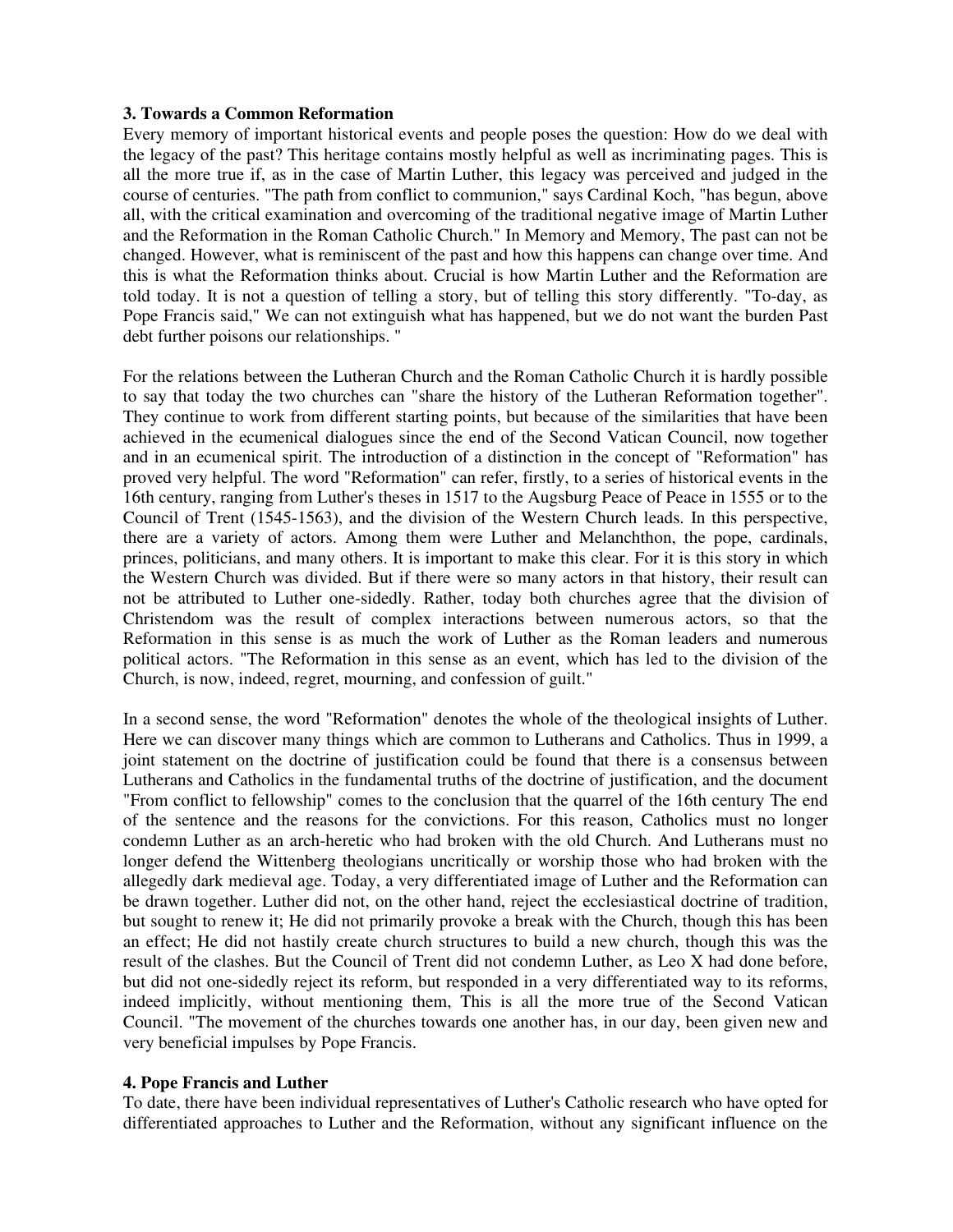view of ecclesiastical grief. With Pope Francis, this has changed in an astonishing and wonderful way. Within a short time, he has become one of the decisive actors and impulses of ecumenism. His ecumenical action is supported and motivated by faith in the resurrection of Jesus. The conviction, therefore, is "that, just as the stone has been rolled away from the tomb, all the obstacles which still stand in the way of the full communion between us can be cleared." The ecumenism, and with his words and gestures, in the truest sense of the word as a pontifex, proves himself to be a man who succeeds in removing obstacles and building bridges between the churches. In doing so, Pope Francis does not pursue a 'master plan' for the unity of the Church, but knows that unity is a gift that the Holy Spirit brings about on the road. It is therefore understandable why the meetings with other Christians and churches are so important to Pope Francis: "To meet each other, to see one another's face, to give one another peace, to pray for one another, are essential dimensions on the way to the restoration of the full communion Which we strive for. "

Pope Francis does not make any demands that must be fulfilled first so that an ecumenical encounter can take place. On the other hand, he makes his own way to visit other Christian churches and is also prepared to go on a terrain that is unknown until now. As with a beaded cord, these ecumenical encounters are drawn through the pontificate of Pope Francis, each setting new accents by which the communion between the churches is deepened. Be it the encounter with the Ecumenical Patriarch Bartholomew I in Jerusalem on 25 May 2014, the first visit of a Pope to an evangelical Pentecostal community in Caserta on 28 July 2014 and in a reformed Walden municipality in Turin on 22 June 2015 The meeting with representatives of Protestant communities in Bangui on 29 November 2015, the first meeting with the Russian patriarch Kyrill on 12 February 2016 or the joint trip to the island of Lesbos with patriarch Bartholomew and Archbishop Hieronymus.

For the dialogue with the Lutheran Church the visit of Pope Francis in the Church of Christ in Rome on 15 November 2015 is particularly important. On the one hand, the Pope, with his guest gift of a sacred meal, symbolically emphasized the hope of a common Eucharist. On the other hand, during this visit to a Lutheran parish, Pope Francis called on his Church to "boldly undertake an attentive and honest re-evaluation of the intentions of the Reformation and the person of Martin Luther", against the backdrop of the "Ecclesia semper reformanda" , The Church, which is always to be renewed, on the track which the Council has laid. "

In this way, Pope Franziskus himself goes on brightly. For example, in the course of his travels to Lund, he paid tribute to Martin Luther in a very positive way. On the return flight from Armenia to Rome, on June 26, 2016, Pope Francis answered the question of a journalist after the gifts of the Reformation: "I believe that the intentions of Martin Luther were not wrong: he was a reformer. Perhaps some methods were not the right one, but at that time [...] we see that the Church was really not an imitative model: there was corruption in the church, there was seclusion, attachment to money and power. On the other hand, he protested. Besides, he was intelligent; He has taken a step forward and justified himself for his actions. And today, we Lutherans and Catholics, with all the Protestants, agreed on the doctrine of justification: on this important point he had not been wrong. "A few days before Lund, Pope Francis was asked by the Jesuit Ulf Jonsson in an interview what he had said His trip to Sweden on the occasion of the commemoration of 500 years of the Reformation. This is what Pope Francis has answered with an important and pioneering reference for ecumenism: "There comes a single word in my mind: avvicinarmi (ital. 'Approach me'). My hope and expectation are to get closer to my brothers and sisters. The proximity is good for everyone. Distance dagegben makes us sick. When we move away from one another, we lock ourselves in ourselves and become monads - unable to meet. We let ourselves be caught by fear. One has to learn to go beyond oneself to meet others. If we do not, then we Christians also fall apart. My expectation is to take a step closer to my brothers and sisters who live in Sweden. "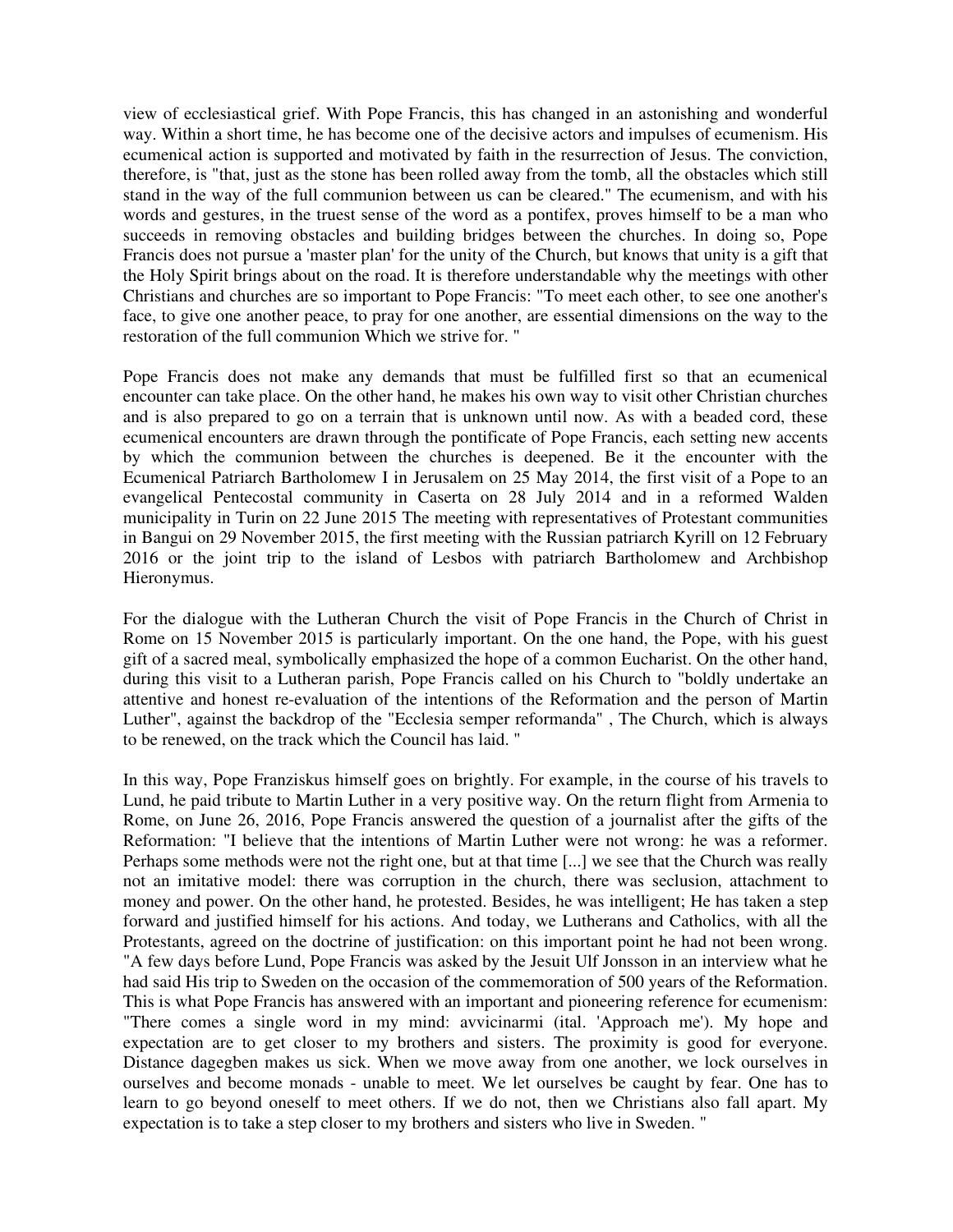When asked what the Roman Catholic Church could learn from the Lutheran tradition, Pope Francis answered in this interview: "There are two words in my mind: 'Reform' and 'Scripture'. I'll try to explain that. The first word is 'reform'. In the beginning, what Luther was doing was a gesture of reform in a difficult moment for the Church. Luther wanted to solve a complex situation. [...] The second word is 'Scripture', the word of God. Luther has taken a great step to put the word of God in the hands of the people. Reform and Scripture are the two fundamental things we can deepen in the Lutheran tradition. "Given the fact that Luther was a heretical and schooner in the eyes of Catholics, the significance of these worthy testimonies of Pope Francis is scarcely enough And is of fundamental importance for the rapprochement between the churches. All these positive signs are condensed in the ecumenical worship celebrated by Pope Franziskus and Bishop Younan, the President of the Lutheran World Federation, on the occasion of commemoration of the Reformation 500 years ago in the Cathedral of Lund on 31 October 2016. Finally, I would like to briefly present this ecumenical event and show some perspectives that can lead to a further path to the visible unity of Christendom.

### **5. The joint reformation commemoration in the Lund on October 31, 2016**

We are currently experiencing a departure in ecumenism, which would not have been conceivable a few years ago. For the first time in history it has become possible in 2017 that a remembrance of the Reformation, which began with the famous 95 theses on the indulgence of Martin Luther (1483- 1546), is no longer of mutual criticism and delimitation But is shared and shaped by the Lutheran Church and the Roman Catholic Church in an ecumenical way.

The ecumenical worship, which Pope Francis, together with Bishop Munib Younan, the President of the Lutheran World Federation, on October 31, 2016, is an ecumenical sign of all that will happen in 2017 with a view to the memory of the Reformation The Cathedral of Lund / Sweden. It is an amazing and wonderful development "from conflict to fellowship" that has made this ecumenical worship possible. In 1521 Pope Leo X Martin Luther was expelled from the Church, 495 years later his successor, Pope Francis, traveled to Sweden to commemorate the Reformation together with Lutheran Christians. And not only that: in the presence of the Pope, God is thanked for the good that the whole Church has received through the Reformation. This is the beginning of worship! The Pope himself prays: "O Holy Spirit, help us to rejoice in the gifts which have come into the Church through the Reformation."

It may be that the word 'historically' is sometimes used too hastily, but it is indeed true for Lund's worship. "Who would have dreamed before 100, 50 years ago, even 20 years ago, that in 2016 the Roman Catholic Church and the Lutheran World Federation would be host to an Ecumenically Reformation God service. Who could have imagined that this would be shared by the President (and Secretary-General) of the Lutheran World Federation as well as by the Pope. But on the day of the Reformation in 2016, it has become possible: the "Reformation" was conceived for 50 years, and the future was looked at. "

What has happened in Lund is well illustrated by the image of the entry: the Pope, accompanied by the President of the Lutheran World Federation, Bishop Munib Younan and General Secretary Martin Junge, enters the Lund Cathedral. All three are dressed very similarly, with white albe and red stoles - in the color of the Reformation festival. If someone sees the image of the three whitedressed men standing in front of the altar, he would not think that the man in the middle has a unique rank in the church. What an overwhelming sign! Someone said on the morning of the Reformation Day that the Pope would steal the show. He did not. What a strength is that the Pope and with him the Roman Catholic Church could withdraw so that Pope and President Younan, Cardinal Koch and Secretary General boy could really lead the worship together. The lived community and the reconciliation between Lutherans and Catholics were thus visible and tangible.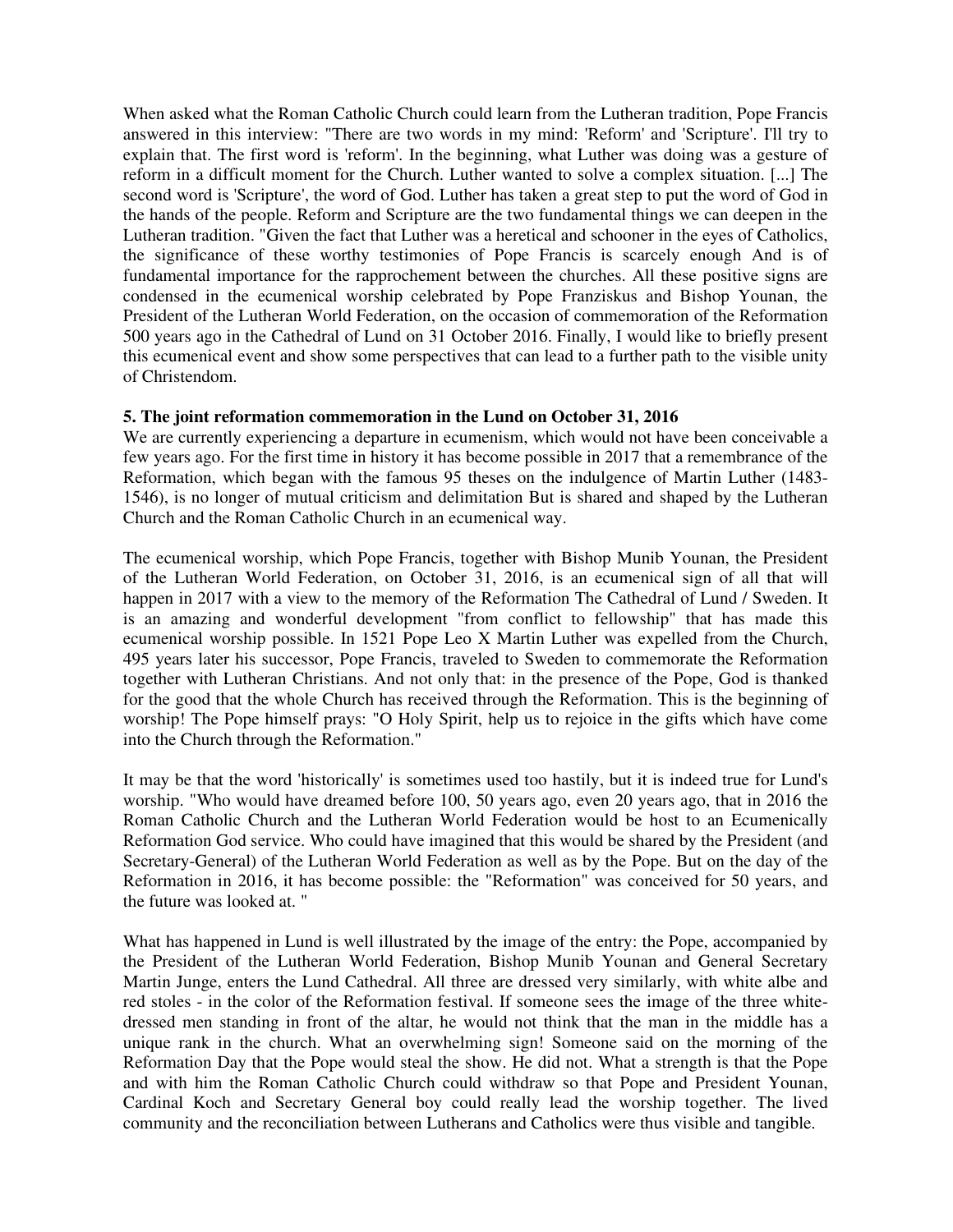The theological template for this service was the ecumenical dialogue text "From the conflict to the fellowship" presented by the International Lutheran Catholic Commission on Unity in 2013, with a view to the 2014 reformation agenda. For the first time, a theological text is now being translated into a liturgy and thus has a very special significance. In this liturgy, a tripartite structure has been chosen, which expresses the crucial issues for the ideas of the Reformation: thanks to the sense of guilt - the obligation to continue on the way to the community.

 In his sermon, Pope Franziskus has embraced the main theology of the Reformation and went far beyond what his predecessors had said on the subject. Pope Paul VI. Was aware that the Pope himself was an obstacle on the road to the unity of the Church. Pope John Paul II saw a common starting point in Luther's call for repentance. Pope Benedict XVI Acknowledged the serious devotee in Luther. Pope Francis confirms the fruits of a more than fifty-year-old ecumenical dialogue, expressing his thanks in his homily "that the Reformation has helped to place the Holy Scriptures in the center of the life of the Church." Francis then: "The spiritual experience of Martin Luther asks us and reminds us that we can do nothing without God. 'How do I get a gracious God?' - that is the question Luther kept on doing. In fact, the question of the right relationship with God is the decisive question of life. [...] By the principle of grace alone, we are reminded of the fact that God always takes the initiative and responds to every human response, and at the same time tries to trigger this response. Hence the doctrine of justification expresses the essence of human existence before God. "

Conversely, it is also a clear sign that the Lutheran World Federation does not celebrate the central worship of the Reformation as a Lutheran worship to which the ecumenical partners are invited, not as worship together with the other Protestant churches, but also as ecumenical worship To whom the leaders of the Lutheran World Federation, together with the Pope, invite ecumenical partners. This is not self-evident! It takes seriously that Luther wanted to renew the church and not to split it. It is therefore appropriate, after 50 years of ecumenical dialogue, to commemorate the Reformation, especially with the Christians, of whom the Lutheran Christians were separated by the events of the 16th century.

During the service, Pope Francis and President Younan signed a joint declaration, which emphasized two points: pain on the division of the church and the common commitment to justice, peace and reconciliation. The perception of the longing for unity is remarkable. It says: "Many members of our communities yearn to receive the Eucharist in a meal as a concrete expression of full unity. We are experiencing the pain of all those who share their lives, but can not share God's redeeming presence in the eucharistic meal. We recognize our shared pastoral responsibility to meet the spiritual hunger and thirst of our people to be one in Christ. We long for this wound in the body of Christ to be healed. This is the goal of our ecumenical efforts. We wish them to advance ". The mention of the most affected by the split makes the goal of ecumenical efforts seem more than urgent. From this, a concrete assignment for the solution of this so-called question for our time can be read out without further ado. Thus, the joint statement ends with a "call to Catholics and Lutherans worldwide", "undaunted and creative, joyful and hopeful in their resolve to continue the great journey that lies ahead. ... In Christ, rooted and proven, we renew our decision to be faithful messengers of God's boundless love for all mankind. "

### **6. A new ecumenical departure**

Whoever perceives the "signs of the times" comes to the insight: the dispute over the Reformation, by which the church was separated in the 16th century, is over. Lutheran and Roman Catholic Christians today can together acknowledge and acknowledge Luther's true theological concerns that he did not want to break with the Catholic Church and found a new church. Luther's intention lay in the renewal of all Christendom from the gospel spirit. "The Lutheran Reformation in the sixteenth century is therefore to be understood and appreciated as a process of reforming the Church by re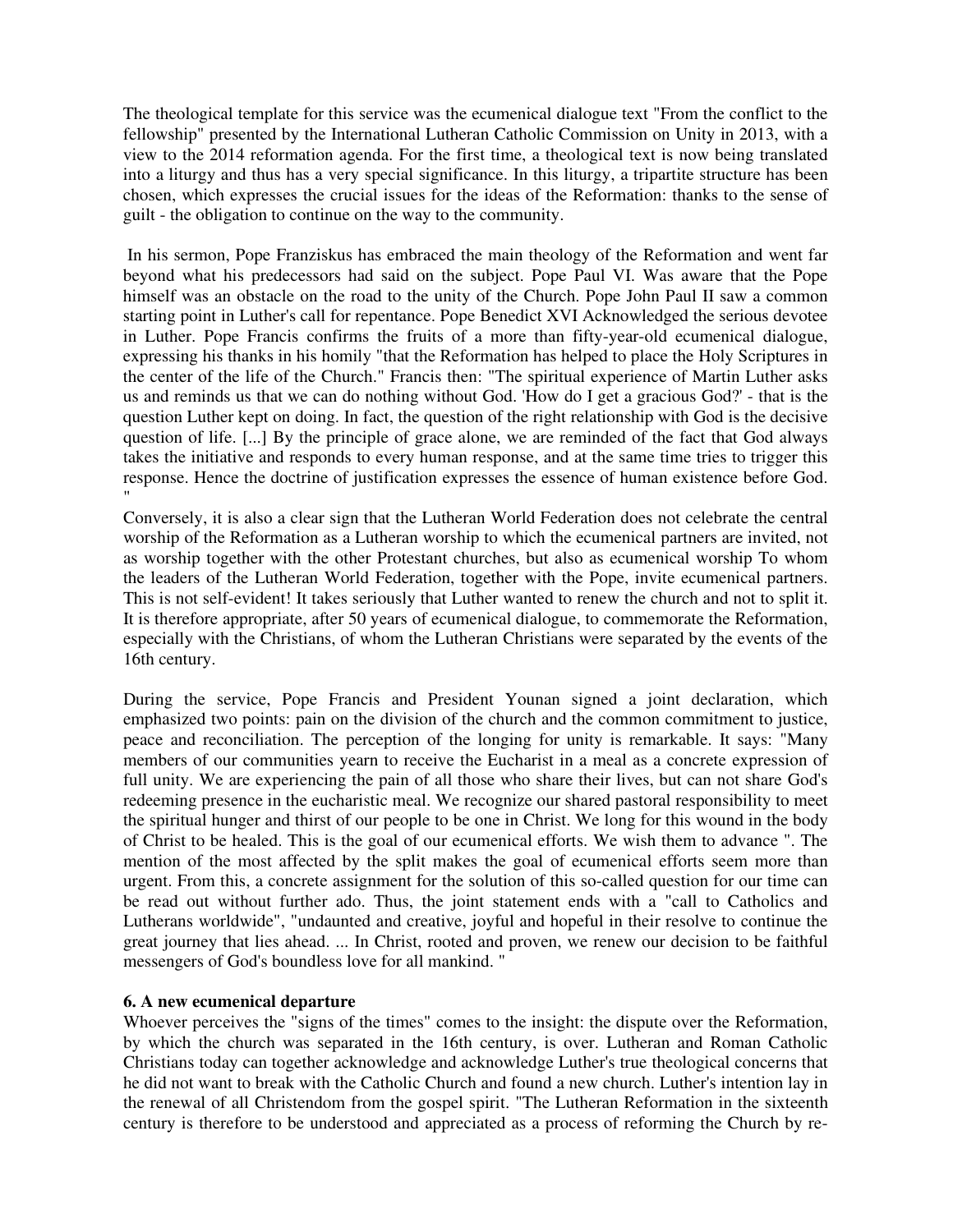discovering the Gospel as its foundation, more precisely the gospel of the justification of the sinful man not by his works, but By faith in Jesus Christ ... Martin Luther and his Wittenberg Reformation are a clear proof that a true reform of the Church can only be achieved by concentrating the Christian existence and the church life on the person Jesus Christ as the living Word of God. ] Can be achieved. "

If the Lutheran Church and the Roman Catholic Church can thus jointly appreciate the legacy of Luther and the Reformation today, what Cardinal Kasper said when he concluded: "The unity is closer today than 500 years ago. It has already begun. We are not on the road to separation, but on the road to unity after 2015. "In this perspective, the year 2017 is an important opportunity and an obligation for Lutherans and Catholics to be on the road to visible unity of Christendom in fact get ahead. "In a world where many conversations are interrupted, the joint reformation commemorates the high value of the dialogue. In a world wounded by violence and wars, it tells the story of conquered conflicts. In a world which is unclear about the meaning of faith and religion, it tells of the transforming power and the beauty of our common faith, which enables us to compassionate and joyful witness. "

This opportunity, which offers the first joint reformation commemoration for the renewal of the Church and for further steps on the road to unity, is absolutely essential. "It would be good for both Churches, many people who are waiting for it, and the world that needs our common testimony today." "Let us," says Pope Francis, "encourage the hesitations that we have inherited from the past, Aside, we open our hearts to the action of the Holy Spirit, the Spirit of Love (Rom 5: 5), in order, together with rapid steps, to meet the blessed day of our re-found full communion. "

### **Original notes:**

 Martin Luther, Brief an Erzbischof Albrecht von Mainz vom 31. Oktober 1517, in: Martin Luther. Ausgewählte Schriften Band 6, Frankfurt am Main 1983, S. 17.

WA 1,627,27-31.

 Koch, Kurt Cardinal: Die Reformation und die katholische Kirche. Vortrag am Internationalen Symposium "Luther und die Sakramente. Eine katholische Re-Lektüre in ökumenischer Perspektive an der Päpstlichen Universität Gregoriana in Rom am 26. Februar 2017, S. 7.

 Koch, Kurt Cardinal: Die Reformation und die katholische Kirche. Vortrag am Internationalen Symposium "Luther und die Sakramente. Eine katholische Re-Lektüre in ökumenischer Perspektive an der Päpstlichen Universität Gregoriana in Rom am 26. Februar 2017, S. 7.

 Lohse, Bernhard: Luthers Theologie. In ihrer historischen Entwicklung und in ihrem systematischen Zusammenhang, Göttingen 1995, S. 119.

 Vom Konflikt zur Gemeinschaft. Gemeinsames lutherisch-katholisches Reformationsgedenken im Jahr 2017, Leipzig, Paderborn 2013, S. 29 (Nr. 46).

 Pani, Giancarlo: Il processo a lutero a la scomunica, in: La Civiltà Cattolica 4000 (2017), S. 375.

 Koch, Kurt Cardinal: Die Reformation und die katholische Kirche. Vortrag am Internationalen Symposium "Luther und die Sakramente. Eine katholische Re-Lektüre in ökumenischer Perspektive an der Päpstlichen Universität Gregoriana in Rom am 26. Februar 2017, S. 1.

 Vom Konflikt zur Gemeinschaft. Gemeinsames lutherisch-katholisches Reformationsgedenken im Jahr 2017, Leipzig, Paderborn 2013, S. 18 (Nr. 16).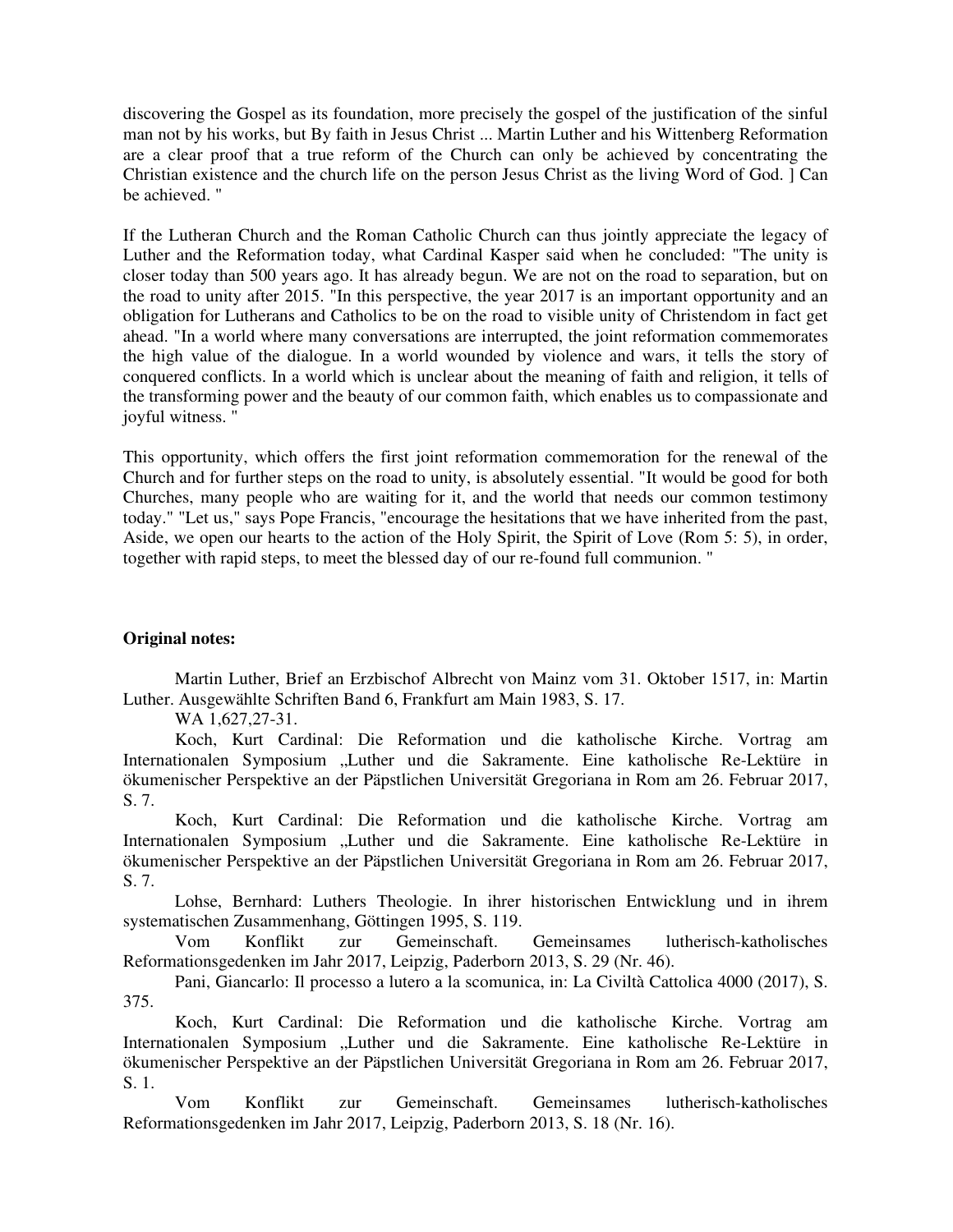Papst Franziskus, Predigt in der Vesper am Hochfest der Bekehrung des Heiligen Apostels Paulus in der Basilika San Paolo fuori le Mura am 25. Januar 2016.

 Dieter, Theodor: Vom Konflikt zur Gemeinschaft, Vortrag in der Katholischen Akademie Hamburg,S. 4.

 Vom Konflikt zur Gemeinschaft. Gemeinsames lutherisch-katholisches Reformationsgedenken im Jahr 2017, S. 95 (Nr. 238).

 Thönissen, Wolfgang: Zugänge zur Reformation. Katholische Perspektiven in ökumenischer Verständigung, in: Michael Beyer, Martin Hauger und Volker Leppin (Hg.): Herausforderung Reformation. Reformationsgeschichte zwischen theologischer Deutung und historischer Forschung (Evangelische Impulse Band 7), Göttingen 2016, S. 136.

 Papst Franziskus, Ansprache am 25. Mai 2015 in der Grabeskirche zu Jerusalem, in: Ansprache am 25. Mai 2014, in: Apostolische Reise seiner Heiligkeit Papst Franziskus ins Heilige Land. Predigten, Ansprachen und Grußworte (Verlautbarungen des Apostolischen Stuhls Nr. 197), Bonn 2014, S. 48f.

Papst Franziskus, Predigt am 25. Januar 2014 in der Basilica San Paolo fuori le Mura.

 Papst Franziskus, Ansprache am 30. November 2014 in der Patriarchatskirche St. Georg, Istanbul, in: www.vatican.va.

 So Papst Franziksus im Manuskript einer vorbereiten Ansprache beim Besuch der Evangelisch-Lutherischen Kirchengemeinde in Rom am 15. November 2015, bei dem er aber frei geredet hat. Der Text wurde aber auf der Homepage des Vatikans veröffentlicht: vgl. hhtp://w.2.vatican.va/content/francesco/de/speeches/2015/november/documents/papa-

francesco\_200151115\_chiesa-evangelica-luterana.html.

 Zitiert nach Kempis, Stefan von (Hg.): Papst Franziskus. Die Spaltung unter uns Christen ist ein Skandal!, Stuttgart 2017, S. 51. Die italienische Originalfassung des Interviews findet sich bei: Jonsson, Ulf: Intervista a Papa Francesco. In occasione del viaggio apostolico in Svezia, in: La Civiltà Cattolica 3994 (2016), S. 315.

 Zitiert nach Kempis, Stefan von (Hg.): Papst Franziskus. Die Spaltung unter uns Christen ist ein Skandal!, Stuttgart 2017, S. 55. Die italienische Originalfassung des Interviews findet sich bei:Jonsson, Ulf: Intervista a Papa Francesco. In occasione del viaggio apostolico in Svezia, in: La Civiltà Cattolica 3994 (2016), S. 317.

Manzke, Karl-Hinrich: Pressemitteilung zum 31. Oktober 2016.

 Vgl. den Bericht von Theodor Dieter im Gemeindebrief Dezember-Februar 2017 der evangelischen Gemeinde Rom.

 Papst Franziskus, Predigt im ökumenischen Gottesdienst in der Kathedrale von Lund am 31. Oktober 2016.

 Koch, Kurt Cardinal: Die Reformation und die katholische Kirche. Vortrag am Internationalen Symposium "Luther und die Sakramente. Eine katholische Re-Lektüre in ökumenischer Perspektive an der Päpstlichen Universität Gregoriana in Rom am 26. Februar 2017, S. 6.

Kasper, Walter: Martin Luther. Eine ökumenische Perspektive, Ostfildern 2016, S. 70.

 Den hohen Stellenwert des Dialogs bezeugen. Interview mit LWB-Generalsekretär Pfarrer Dr. h.c. Martin Junge, LWI vom 15. August 2016 (abrufbar unter: https://de.lutheranworld.org/de/content/viele-moeglichkeiten-der-beteiligung-21).

Kasper, Walter: Martin Luther. Eine ökumenische Perspektive, Ostfildern 2016, S. 71.

#### **Translation of notes:**

Martin Luther, Letter to Archbishop Albrecht of Mainz, 31 October 1517, in: Martin Luther. Selected Fonts Volume 6, Frankfurt am Main 1983, p. 17. WA 1.627.27-31.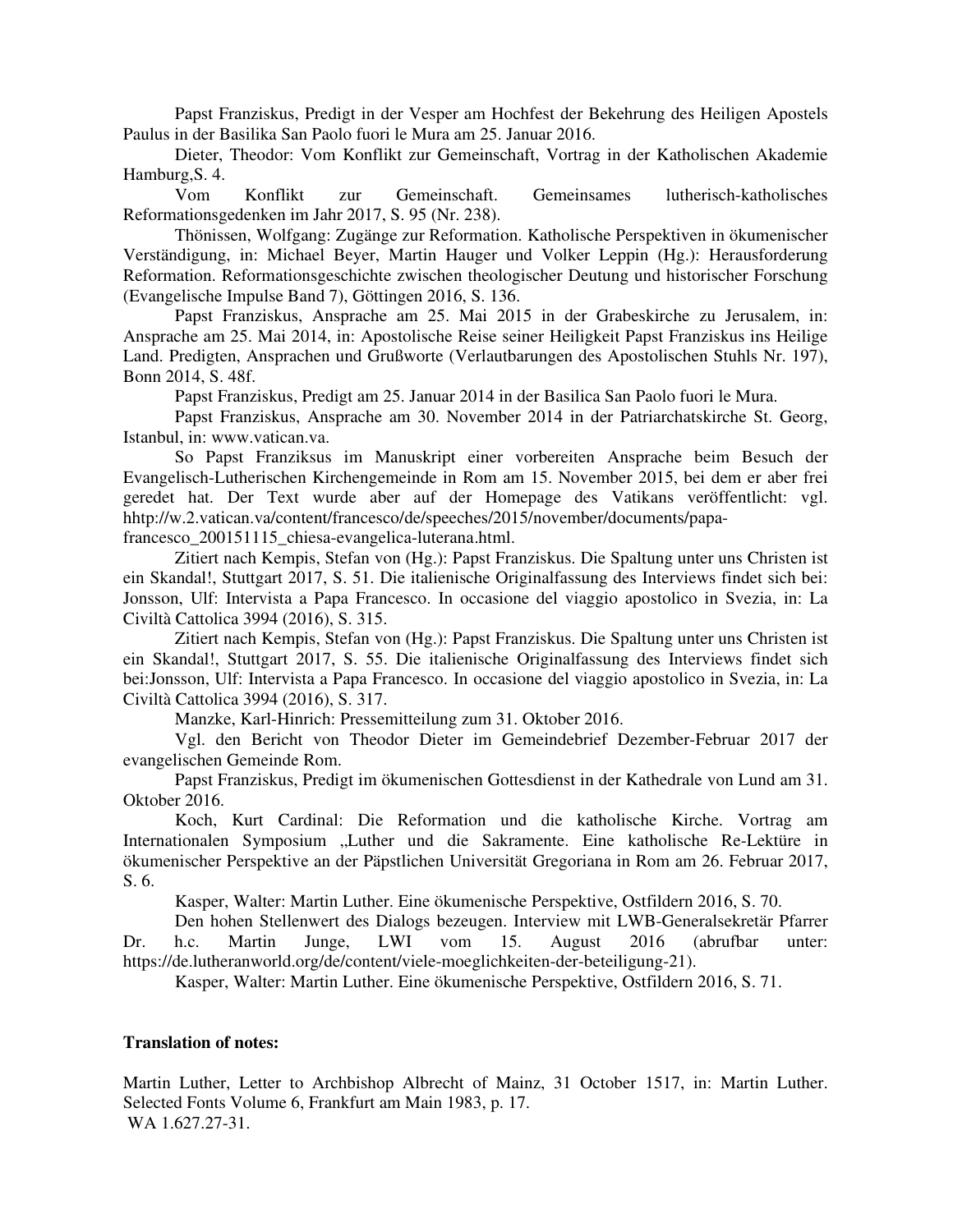Koch, Kurt Cardinal: The Reformation and the Catholic Church. Lecture at the International Symposium "Luther and the Sacraments. A Catholic re-reading in ecumenical perspective at the Pontifical Gregorian University in Rome on February 26, 2017, p. 7.

 Koch, Kurt Cardinal: The Reformation and the Catholic Church. Lecture at the International Symposium "Luther and the Sacraments. A Catholic re-reading in ecumenical perspective at the Pontifical Gregorian University in Rome on February 26, 2017, p. 7.

 Lohse, Bernhard: Luther's Theology. In its historical development and its systematic context, Göttingen 1995, p. 119.

 From conflict to community. A joint Lutheran Catholic reformation memorial in 2017, Leipzig, Paderborn 2013, p. 29 (No. 46).

Pani, Giancarlo: Il processo a lutero a la scomunica, in: La Civiltà Cattolica 4000 (2017), p. 375.

 Koch, Kurt Cardinal: The Reformation and the Catholic Church. Lecture at the International Symposium "Luther and the Sacraments. A Catholic re-reading in ecumenical perspective at the Pontifical Gregorian University in Rome on February 26, 2017, p. 1.

 From conflict to community. A joint Lutheran Catholic reformation memorial in 2017, Leipzig, Paderborn 2013, p. 18 (No. 16).

 Pope Francis, sermon in Vespers on the feast of the conversion of the Holy Apostle Paul in the Basilica of San Paolo fuori le Mura on January 25, 2016.

 Dieter, Theodor: From conflict to community, lecture at the Catholic Academy of Hamburg, S. 4th From conflict to community. A joint Lutheran Catholic reformation agenda in 2017, p. 95 (No. 238).

 Thönissen, Wolfgang: Access to the Reformation. Catholic Perspectives in Ecumenical Communication, in: Michael Beyer, Martin Hauger and Volker Leppin (eds.): Challenge Reformation. Reformation history between theological interpretation and historical research (Evangelical Impulse Volume 7), Göttingen 2016, p. 136.

 Pope Francis, addressed on the 25th May, 2015, in the Grave Church at Jerusalem, in: Address on 25 May 2014, in: Apostolic Journey of His Holiness Pope Francis to the Holy Land. Sermons, speeches and speeches (pronouncements of the Apostolic See, no. 197), Bonn 2014, p. 48f.

Pope Francis, sermon on January 25, 2014 in the Basilica of San Paolo fuori le Mura.

 Pope Francis, address on 30 November 2014 in the Patriarchate Church of St. George, Istanbul, in: www.vatican.va.

 Thus, Pope Franziksus in the manuscript of a preparatory speech during the visit of the Evangelical Lutheran Church community in Rome on 15 November 2015, in which he spoke freely. The text, however, was published on the homepage of the Vatican: cf. hhtp: //w.2.vatican.va/content/francesco/de/speeches/2015/november/documents/papa-

francesco\_200151115\_chiesa-evangelica-luterana.html.

 Cited by Kempis, Stefan von (Hg.): Pope Francis. The division between us Christians is a scandal !, Stuttgart 2017, p. 51. The original Italian version of the interview can be found at: Jonsson, Ulf: Intervista a Papa Francesco. In occasione del viaggio apostolico in Svezia, in: La Civiltà Cattolica 3994 (2016), p. 315.

 Cited by Kempis, Stefan von (Hg.): Pope Francis. The division between us Christians is a scandal !, Stuttgart 2017, p. 55. The Italian original version of the interview can be found at: Jonsson, Ulf: Intervista a Papa Francesco. In occasione del viaggio apostolico in Svezia, in: La Civiltà Cattolica 3994 (2016), p. 317.

Manzke, Karl-Hinrich: Press release as of 31 October 2016.

 See the report of Theodor Dieter in the municipal letter December-February 2017 of the evangelical community of Rome.

Pope Francis, preaching in ecumenical worship in the Cathedral of Lund on October 31, 2016.

 Koch, Kurt Cardinal: The Reformation and the Catholic Church. Lecture at the International Symposium "Luther and the Sacraments. A Catholic re-reading in ecumenical perspective at the Pontifical Gregorian University in Rome on 26 February 2017, p. 6.